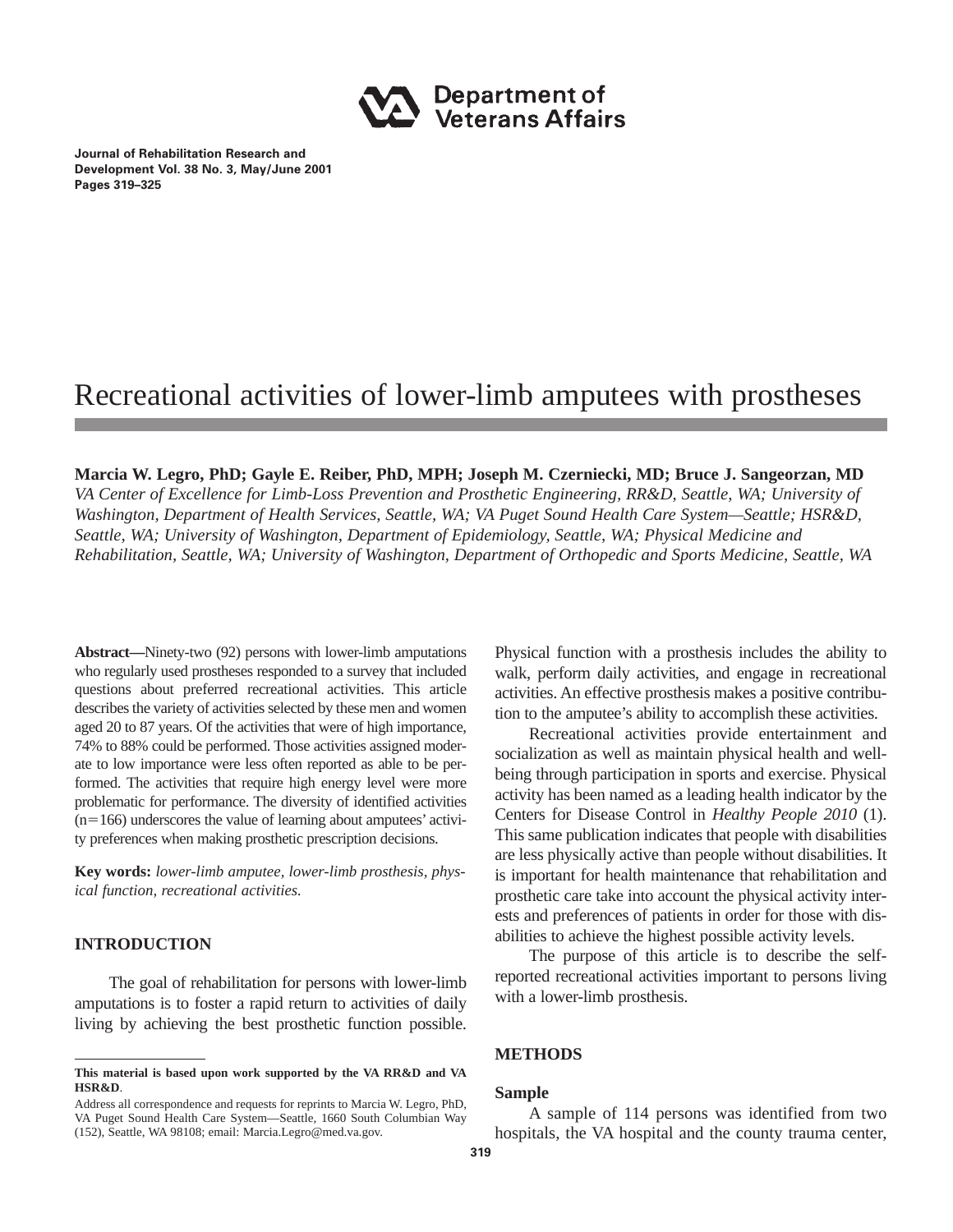#### **Journal of Rehabilitation Research and Development Vol. 38 No. 3 2001**

in Seattle, Washington. Eligibility criteria included being at least 18 years old, having had a lower-limb amputation (Symes level, transtibial, through the knee, or transfemoral) one year or more ago, and using a lower-limb prosthesis at least five days a week. The study received approval from the University of Washington (2–4).

## **Measures**

Subjects were invited to complete a lengthy questionnaire by mail about life using a lower-limb prosthesis. Responses were used to develop a questionnaire to evaluate prosthetic status and quality of life (2). The original questionnaire consisted of eleven sections including one on the ability to perform specific activities. Participants were asked to complete a series of questions titled "Regarding Recreational Activity," which included naming two favorite recreational activities (see Appendix A for text from the questionnaire). They also indicated how important it was to them to be able to do each named activity and judged how able they were able to perform the activity under two circumstances, both with and without their prosthesis.

### **Analysis**

A linear analog scale format was employed and data entry using a light pen was involved to provide scores from 0 to 100. Importance responses were scored as  $0$ ="not at all" to  $100$ ="extremely important," and Ability responses were possible from  $0=$ "cannot" to  $100 =$ "no problem."

Besides examining means and standard deviations of the interval data, we chose to collapse some responses into categories. "Importance" was recorded as  $0-33=$ low importance,  $34-66$ =moderate importance, and  $67-100=$ high importance. From the "Ability" responses, a score of "Able to perform with the prosthesis" or "Able to perform without the prosthesis" was assigned to an activity that was scored between 51 and 100 (anywhere between midpoint and "no problem"). Furthermore, a score was constructed for "Able to perform the activity" if a person scored at least 51 *either* with *or* without their prosthesis. We chose not to use statistical tests of differences because there were no specific hypotheses.

## **Results**

The 92 persons who returned a questionnaire were predominantly male (85.9 percent) with an average age of 55 years (mean 54.95 years, SD 13.7 years; range 20 to 87 years). Sixty-three percent had undergone transtibial

(below the knee) amputations an average of 18 years ago (mean 17.97 years, SD 17.18 years; range 1 to 53 years). SF-36 health status scores for the group were compared with age-comparable US population norms. Respondents were found to score significantly lower on each of the SF-36 subscales with the exception of mental health  $(p<0.01$ : social function;  $p<0.001$ : physical function, physical role, bodily pain, general health, vitality, and emotional role).

Eighty-seven percent of the respondents who returned a survey named two activities as requested. Six and one-half percent named only one activity, and 6.5 percent did not name any activity. In all, 166 activities were listed. Missing data occurred with low frequency among the "Importance" and "Ability" questions as well. For example, of the 86 first-named activities, 94.5 percent had complete information about importance and ability to do the activity with and without the prosthesis, and 87 percent of the additional questions about the second-named activities were complete. No one named the same activity twice.

The list of amputees' recreational activities was remarkably broad. The 10 most commonly named activities included bowling, camping, dancing, fishing, gardening, golf, hunting, reading, walking, and woodworking. (See Appendix B for an alphabetical list of all named activities presented in respondents' words and followed by the number of times it was mentioned.) In order to consolidate these responses so that comparisons could be made, similar activities were grouped. For example, cycling was grouped with bicycling. Sports that were mentioned only once were grouped under "sports," while those named by several persons retained the name of the sport.

Two authors (ML, JC) then developed a coding system to categorize each activity by two attributes that are of particular interest to persons with lower-limb amputations. "Energy Level" is a general estimate of how much energy is usually required to perform a named activity (high, moderate, low, or sedentary). The second descriptive category, "Lower-Limb Impact Load," was constructed to indicate the impact load an activity would have on the residual limb (high to moderate, low to none). Every activity was assigned a level and load score. The grouping and coding were first scored separately, and then the investigators compared their results and resolved differences by consensus. **Table 1** includes the results of this work.

Because some activities appeared to be traditionally gender-specific, the responses were separated by gender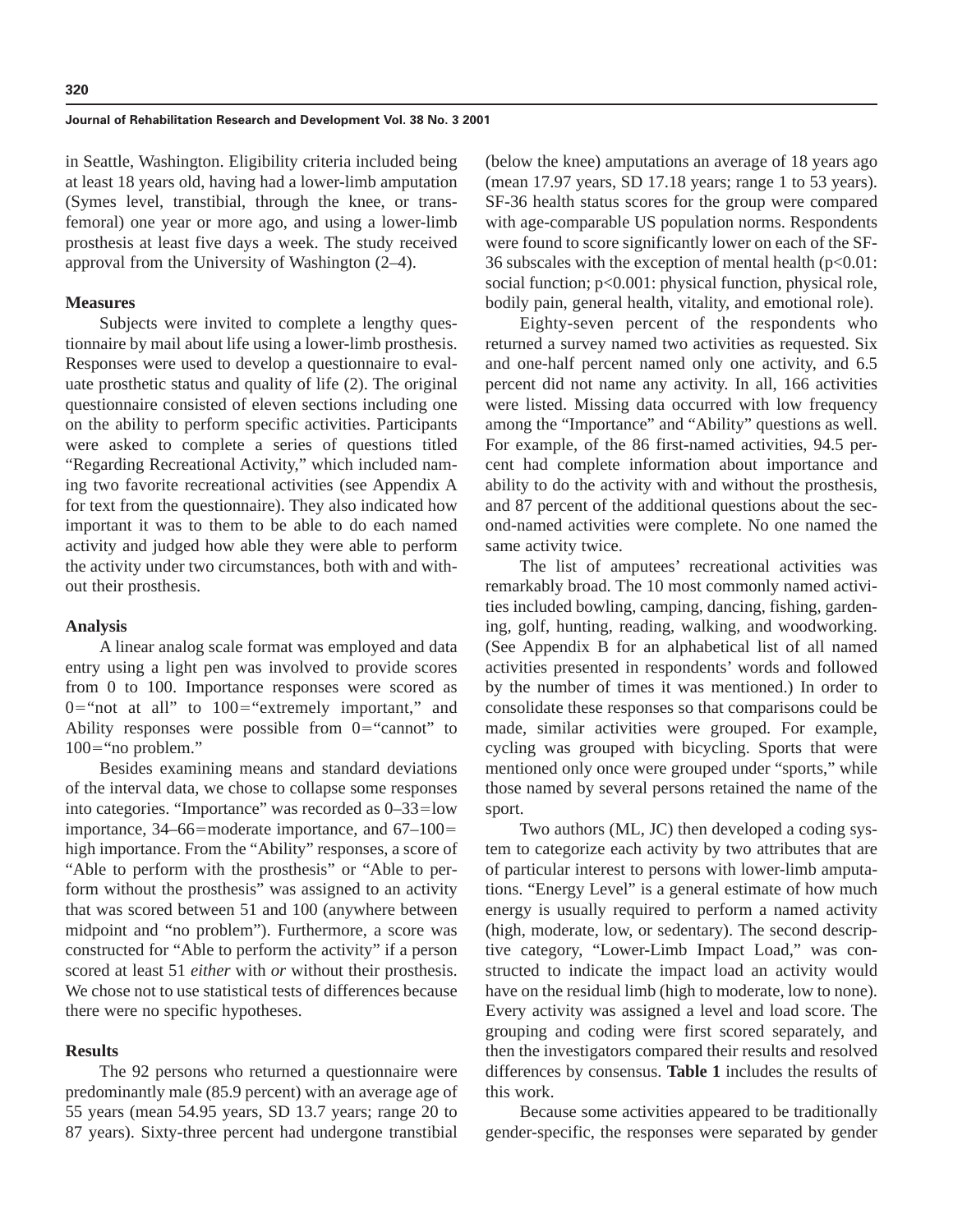## **LEGRO et al. Activities of lower-limb amputees**

to examine this assumption. **Table 2** contains the consolidated activities listed by energy level and by gender. The differences between gender groups appear in the high, moderate, and low energy level categories.

Assumptions are often made about the type of activity amputees of different ages will choose for recreation, thus the data was stratified by age. **Table 3** suggests that the two younger groups in this study are similar in their

#### **Table 1.**

Preferred recreational activities by energy level and impact load.\*

| <b>Energy required for activity</b> | <b>High to moderate</b>              | Low to none                           |
|-------------------------------------|--------------------------------------|---------------------------------------|
| <b>High energy</b>                  | active sports (backpacking,          | active sports (weight lifting, seated |
|                                     | basketball, climbing, football,      | skiing)                               |
|                                     | hiking, hunting, racquetball, roller |                                       |
|                                     | skating, skiing, water skiing)       | wheelchair basketball                 |
|                                     | hunting                              |                                       |
| <b>Moderate energy</b>              | dancing                              | camping cooking                       |
|                                     | moderate sports (golf, walking)      | wheelchair dancing                    |
|                                     | mowing the lawn                      | hobbies (woodworking, work on         |
|                                     |                                      | cars)                                 |
|                                     |                                      | moderate sports (bicycling,           |
|                                     |                                      | bowling, exercise, kayaking,          |
|                                     |                                      | swimming)                             |
| Low energy                          |                                      | hobbies (fishing, gardening, pool)    |
|                                     |                                      | low activity sports (boating,         |
|                                     |                                      | canoeing, mild exercise,              |
|                                     |                                      | motorcycling, sailing)                |
|                                     |                                      | travel (driving, flying a plane)      |
|                                     |                                      | sex                                   |
| <b>Sedentary</b>                    |                                      | crafts (crocheting, custom glass)     |
|                                     |                                      | hobbies (bingo, collectibles,         |
|                                     |                                      | computer, TV, electronics, model      |
|                                     |                                      | making, music, painting,              |
|                                     |                                      | photography, wood carving)            |
|                                     |                                      | socializing (bingo, cards, visiting   |
|                                     |                                      | with family and friends)              |
|                                     |                                      | reading                               |

\*Unclassified: Work, travel (Reno, RV-ing)

### **Table 2.**

Preferred recreational activities by gender and energy level.

| <b>Energy required for activity</b> | <b>Activities</b>                                                                                                       | Male $(n=141)$ | Female $(n=25)$ |  |
|-------------------------------------|-------------------------------------------------------------------------------------------------------------------------|----------------|-----------------|--|
| <b>High</b>                         | Basketball, hunting, other high energy<br>sports                                                                        | 13.5%          | 4%              |  |
| <b>Moderate</b>                     | Bicycling, boating, bowling, camping,<br>dancing, shopping, swimming, other<br>moderate energy sports                   | 29.1%          | 52%             |  |
| Low                                 | Cooking, fishing, gardening,<br>motorcycling, photography, playing<br>pool, wood crafts, other low energy<br>activities | 29.8%          | 12%             |  |
| Sedentary                           | Reading, socializing, steam bathing,<br>other hobbies and crafts                                                        | 20.6%          | 24%             |  |
| Unclassified: (too vague)           | Travel, work                                                                                                            | 5%             | 8%              |  |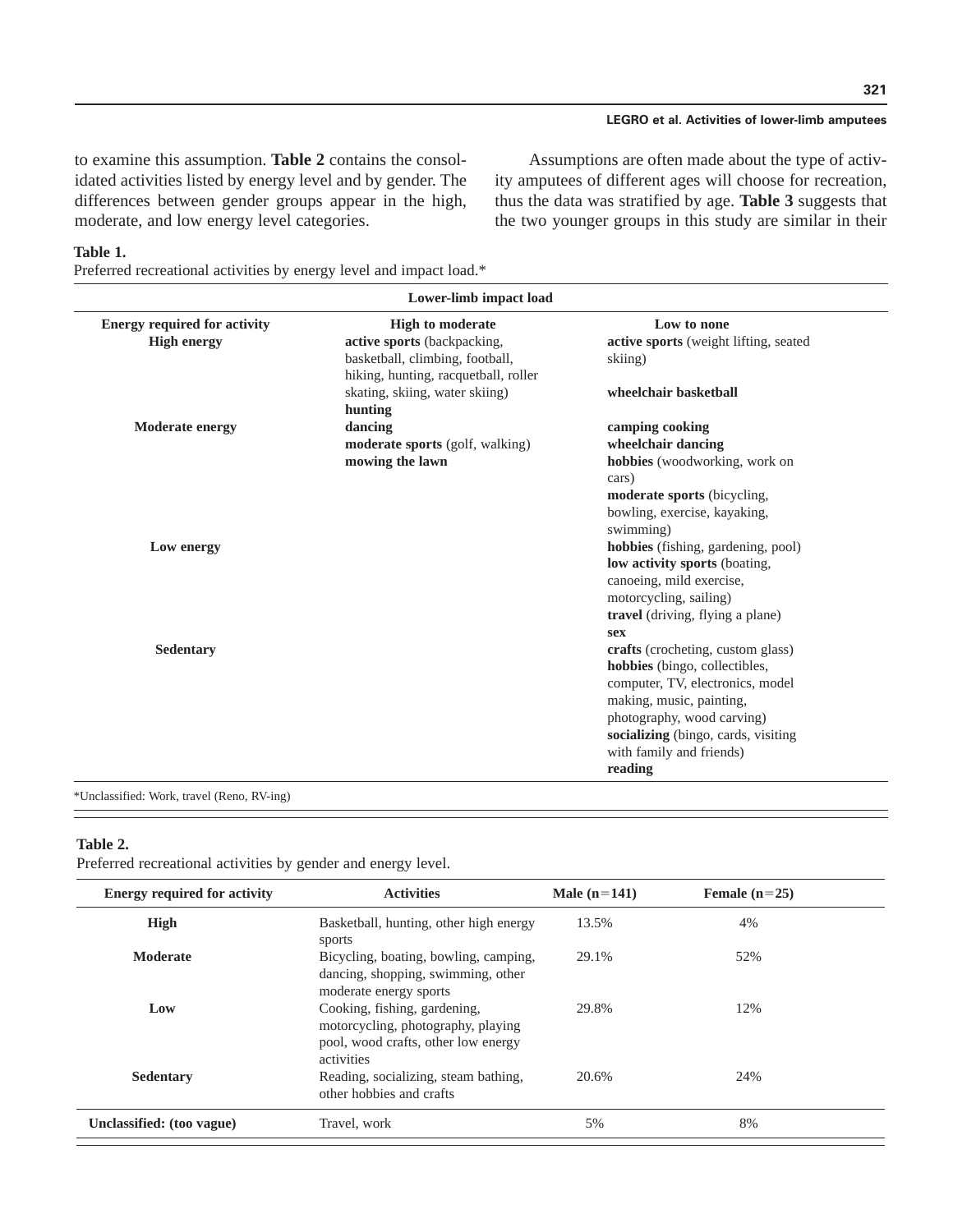#### **Journal of Rehabilitation Research and Development Vol. 38 No. 3 2001**

#### **Table 3.**

First-named activity: Distribution across energy level by age group.

| Age group                   | <b>High energy level</b><br>$(\%)$ | <b>Moderate energy</b><br>level $(\% )$ | Low energy level<br>(%) | Sedentary $(\% )$ |
|-----------------------------|------------------------------------|-----------------------------------------|-------------------------|-------------------|
| $20-39$ yrs old<br>$(n=11)$ | 27.3                               | 45.5                                    | 27.3                    | 0                 |
| $40-59$ yrs old<br>$(n=44)$ | 20.5                               | 48.7                                    | 25.6                    | 5.1               |
| $60-83$ yrs old<br>$(n=37)$ | 5.9                                | 32.4                                    | 41.2                    | 20.6              |

distribution of activities across energy levels. However in the 60–85-year-old group, the persons were more likely to choose moderate and sedentary activities.

The mean "Importance" scores for the first- and second-named activities were examined. **Table 4** shows the mean importance assigned by respondents to both their first- and second-named activities to be similar and high (scores: 87 and 85, respectively). However, there were wide variations in scores, as seen in the standard deviations.

**Table 4** also contains mean scores indicating the respondents' judgment of their ability to perform each of the activities they named, both with and without their prosthesis. As expected, the ability to perform an activity, on average, was much higher using a prosthesis than not using it. For the first-named activity, the mean score for ability to perform the activity with their prosthesis was 66.5 (on a scale from 0 to 100). However, their activity score without their prosthesis was 30.0 on the same scale. A similar pattern was seen for the second-named activity. The mean score for ability with a prosthesis was 74.6, while without a prosthesis, the mean ability score dropped to 33.9. However, standard deviations were

large, indicating a wide variation in judged ability to perform under either condition.

In an attempt to explore this wide variation in ability scores, we looked at respondents who reported that they could do the named activity under *at least one* condition, i.e., with *and/or* without their prosthesis. An examination of individual cases also provided some insight into the wide variations in scores, i.e., large standard deviations around mean scores. For example, some persons named activities that they were able to perform equally well with or without their prosthesis (cooking, crocheting, fishing, model railroading, music, painting, photography, RV-ing, reading, and socializing). Others named activities that they could perform markedly better without their prostheses (wheelchair basketball, some hobbies, mild exercise, sex, swimming). In other words, individuals who named an activity did not necessarily rely on their prosthesis in the same manner to perform that activity. Most notably, of those who liked to fish, 8 needed to use their prosthesis to be able to fish, 5 others could fish equally well with and without their prosthesis, and yet others said they could not fish with or without their prosthesis.

#### **Table 4.**

First and second preferred activity mean scores\* for importance of activity and ability to perform activity under two conditions.

|                                | How important is being<br>able to do this activity?<br>Mean (SD) | How well I can do this<br>activity when <i>using my</i><br><i>prosthesis?</i><br>Mean (SD) | How well I can do this<br>activity without my<br><i>prosthesis?</i><br>Mean (SD) |
|--------------------------------|------------------------------------------------------------------|--------------------------------------------------------------------------------------------|----------------------------------------------------------------------------------|
| First<br>activity<br>$(n=86)$  | 86.9 (17.3)                                                      | 66.5 (35.4)                                                                                | 30.0(41.1)                                                                       |
| Second<br>Activity<br>$(n=80)$ | 85.3(20.0)                                                       | 74.6 (31.2)                                                                                | 33.9(40.4)                                                                       |

\*All scores are from 0=low to 100=high, or a better score.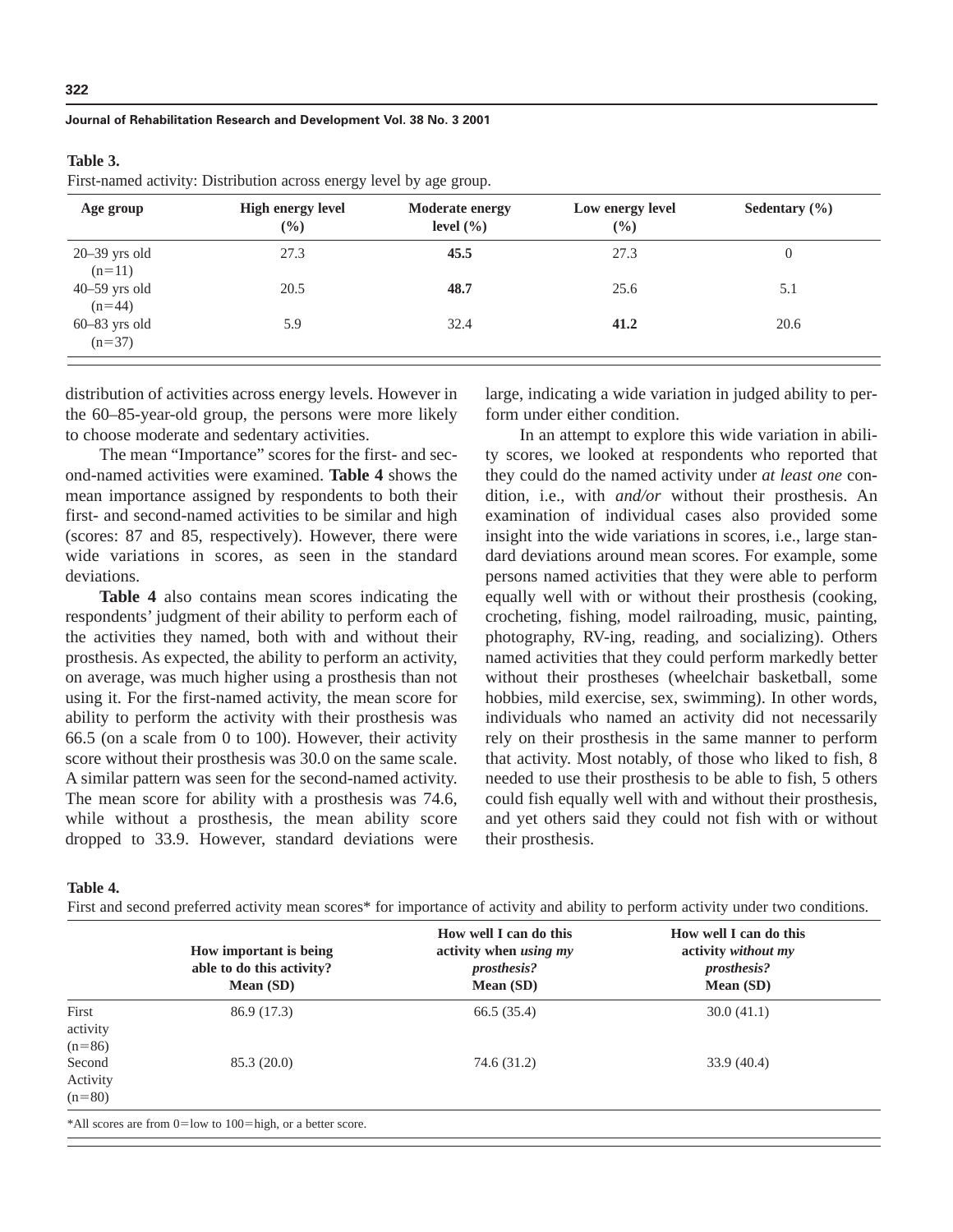**Table 5** is presented to allow an overall review of the evaluations provided by the respondents about their first- and second-choice recreational activities. The table lists the first and second activities separately to avoid bias, since the same individuals are evaluating more than one activity. The data in this table suggest that persons with prostheses were likely to be able to perform the activities they identified as being of *high* importance. Of the first-named activities that were identified as being of high importance, 74 percent could be performed. Similarly, of the second-named activity, 88 percent of high-importance activities could be performed. Also of interest in this table is the observation that the activities that require high energy levels are most problematic for performance.

## **DISCUSSION**

This exploratory report is presented to increase awareness of prosthetic and rehabilitation providers regarding the range and variation by age and gender of recreational interests for lower-limb amputees. The data are drawn from a cross-sectional survey of 92 lower-limb amputees living in the Northwest. Our methods of data consolidation were appropriate for the data, but are not sophisticated. We have not drawn any comparisons with

similar work about the activities of nonamputees. The strength of this sample is the number of years that respondents have been living with their prostheses (mean, 18 years). It is heartening to find them involved with so many recreational activities.

There is extensive research that supports the importance of exercise in the prevention of heart disease and the prevention of osteoporosis, as well as many other positive health attributes, in the nonamputee population. It is reasonable to assume that this also applies to the amputee. The CDC's *Healthy People 2010* (1) contains the statement that persons with disabilities are less likely to get the suggested amount of physical exercise for good health. This is supported by a recent epidemiological report suggesting that male traumatic lower-limb amputees are at a higher risk of death from cardiovascular disease than are nonamputees in their cohort (5). For amputees, then, it is important to encourage physical activity. In the present report, we see amputees who are interested in many of the activities that contribute to a healthy lifestyle. However, the higher-energy activities were not as likely to be performed well. Good, available prosthetic care, as found in the VA, could support such behaviors.

These data provide some preliminary understanding of the role of recreational activities in the long-term functioning of amputees. Further research is necessary to

### **Table 5.**

Ability to perform a preferred activity (with or without a prosthesis) by importance and required energy level.

|                     |                    | First-named activity $(n=86)$<br>Moderate |                |                  | Able to             |
|---------------------|--------------------|-------------------------------------------|----------------|------------------|---------------------|
|                     | <b>High energy</b> | energy                                    | Low energy     | <b>Sedentary</b> | perform             |
| High importance     | 9                  | 34                                        | 25             | 6                | 55<br>74.3%         |
| Moderate importance | 4                  | 3                                         | $\overline{2}$ | 2                | 8<br>72.7%          |
| Low importance      | $\theta$           | $\theta$                                  | $\theta$       |                  | $\overline{0}$<br>0 |
| Able to perform     | 8<br>61.5%         | 25<br>67.6%                               | 23<br>85.2%    | 77.8%            | 63                  |
|                     |                    | Second-named activity $(n=80)$            |                |                  |                     |
| High importance     | 5                  | 18                                        | 12             | 14               | 43<br>87.8%         |
| Moderate importance |                    | 3                                         | $\overline{2}$ |                  | 4<br>57.1%          |
| Low importance      | $\boldsymbol{0}$   | 1                                         | $\theta$       |                  | $\theta$<br>0       |
| Able to perform     | 3<br>50%           | 19<br>86.4%                               | 17<br>82.5%    | 8<br>50%         | 47                  |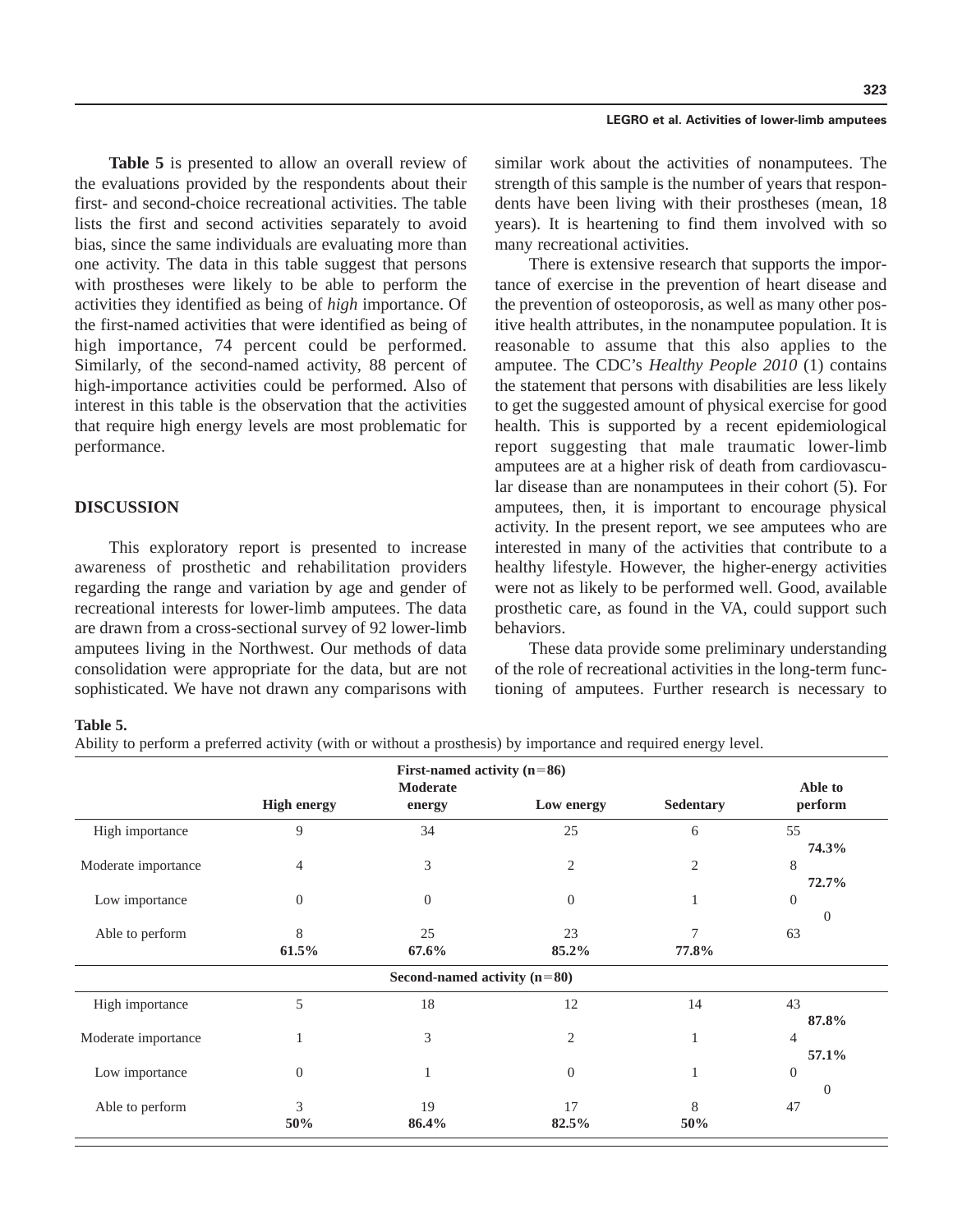#### **Journal of Rehabilitation Research and Development Vol. 38 No. 3 2001**

understand the extent to which limitations in prosthetic function limit the ability of the amputee to participate in recreational activities, and to understand the importance of participation in recreational activities to overall physical health as well as sense of well being.

This study demonstrates the wide variety of recreational activities preferred by amputees who have and use lower-limb prostheses. Their choices were shown to vary across energy levels and impact loads and by gender and age groups. This wide variety of activities suggests to prosthetic and rehabilitation medicine health-care providers that it is wise to discuss patients' preferred recreational activities in order to facilitate optimal prosthetic adaptation.

#### **APPENDIX A**



#### **APPENDIX B**

Backpacking (1), baseball collectibles (1), basketball (3), bicycling (3), biking (1), billiards (1), bingo (1), boating (2), bowling  $(5)$ , camping  $(5)$ , canoeing  $(1)$ , car repair  $(1)$ , cards  $(2)$ , climbing  $(1)$ , computer  $(1)$ , cooking  $(5)$ , crafts  $(1)$ , crocheting  $(1)$ , custom glass (1), cycling (1), dancing (6), driving (1), edit TV programs (1), electronics (1), exercise (1), family events (1), fishing (15), flying a plane (1), football (1), gardening (7), golf (5), hiking (1), hobbies (1), home crafts (1), hunting (6), kayaking (1), lawn mowing (1), mechanical work (1), mild exercise (1), model making (1), model railroading (1), motorcycling (4), music (1), outdoors (1), painting (1), photography (4), playing (1), playing pool (2), playing with my kids (1), racquetball (1), reading (5), Reno (1), roller-skating (1), RV-ing (2), sailing (2), sex (1), shooting (1), shopping (1), sightseeing (2), skiing (2), snow mobiling (1), social (1), social groups (1), sports (1), sports cards (1), steam bathing (1), swimming (6), tole painting (1), travel (2), visit with friends (1), walking (8), watching ball games (1), water skiing (1), weight lifting (1), wood carving (1), wood crafts (1), woodworking (5), work (2), working on cars (1), and working out (1).